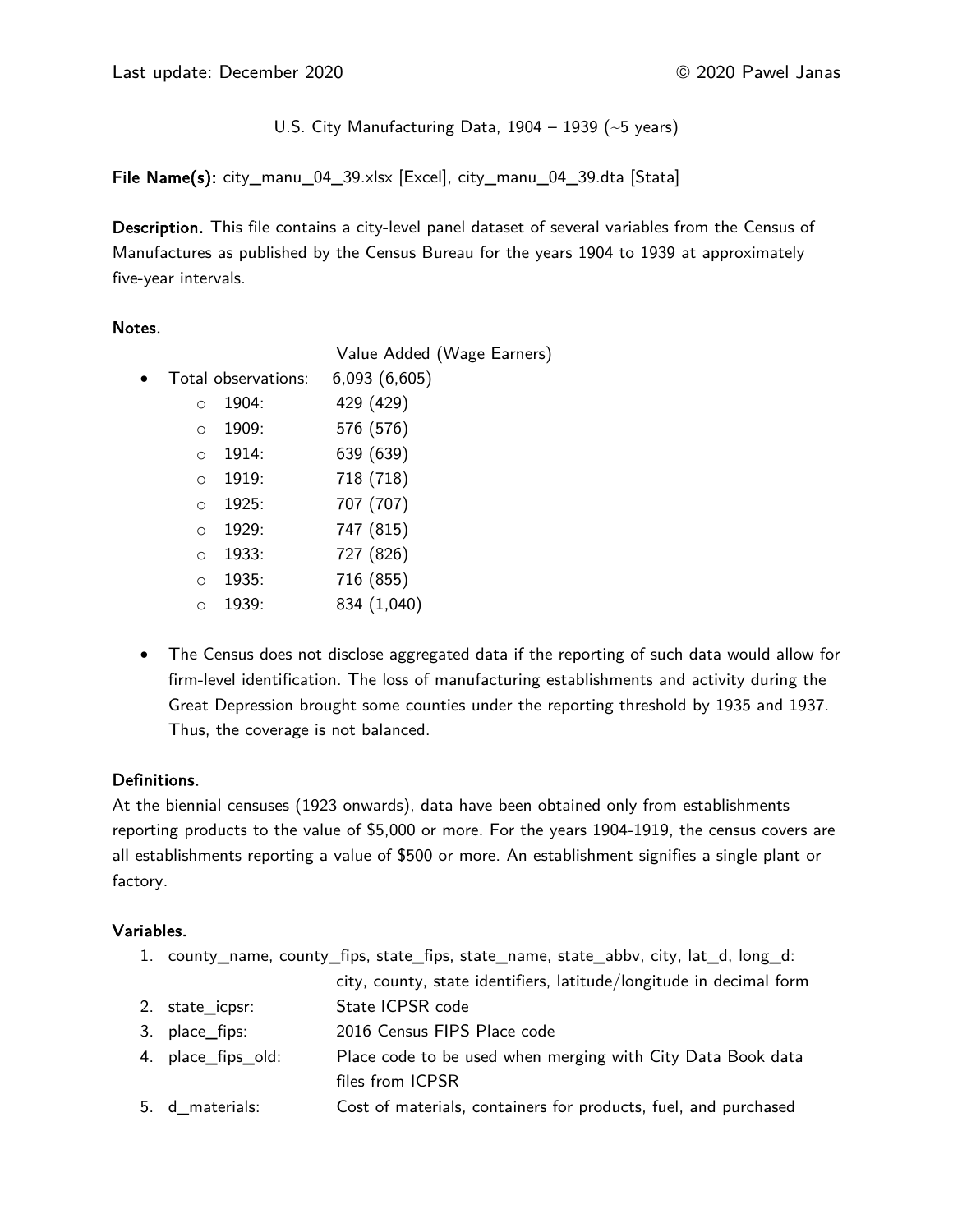| 6. d_products:    | electric energy used during the year<br>Depending on industry, either (a) the selling value, at the factory, |
|-------------------|--------------------------------------------------------------------------------------------------------------|
|                   | of all products shipped or delivered or (b) products manufactured,                                           |
|                   | whether sold or not.                                                                                         |
| 7. d_value_added: | $[d$ products $-d$ materials                                                                                 |
| 8. d_wages:       | Total payroll of wage earners - manual workers                                                               |
| 9. $n$ est:       | Total number of establishments                                                                               |
| 10. $n$ work:     | Average number of wage earners employed during the year.                                                     |

#### Sources and Notes:

- Note 1. Texas and Illinois cities missing from file but present in data source for 1929-33-35. Ongoing work will fill this void in future editions.
- Note 2. The figures for cities published in 1919 (used here) are comparable across time and do not agree with those published in 1904, 1909, 1914 because it was necessary to revise the total in order to include data only for those establishments located within the corporate limits of the city.

### [1904, 1909, 1914, 1919]

United States. Bureau of the Census. Census of Manufactures. Washington: U.S. Govt. Print. Office, 1919, Table 193.

# [1925]

United States. Bureau of the Census. Biennial Census of Manufactures. Washington: U.S. Govt. Print. Office, 1935. Table V. Summary for cities having 10,000 inhabitants or more (as enumerated for January 1, 1920), 1925, and for states, 1925 and 1923.

### [1929]

United States. Bureau of the Census. Census of Manufactures. Washington: U.S. Govt. Print. Office, 1939, Table 2. Summary for counties and cities.

### [1929, 1933, 1935]

United States. Bureau of the Census. Biennial Census of Manufactures: 1933: Alabama-Wyoming. Summary for Cities Having 10,000 Inhabitants Or More And for Counties: 1933, 1931, <sup>192</sup>9. Washington, 1935.

# [1939]

United States. Bureau of the Census. Census of Manufactures. Washington: U.S. Govt. Print. Office, 1939, Table 2. Summary for counties and places.